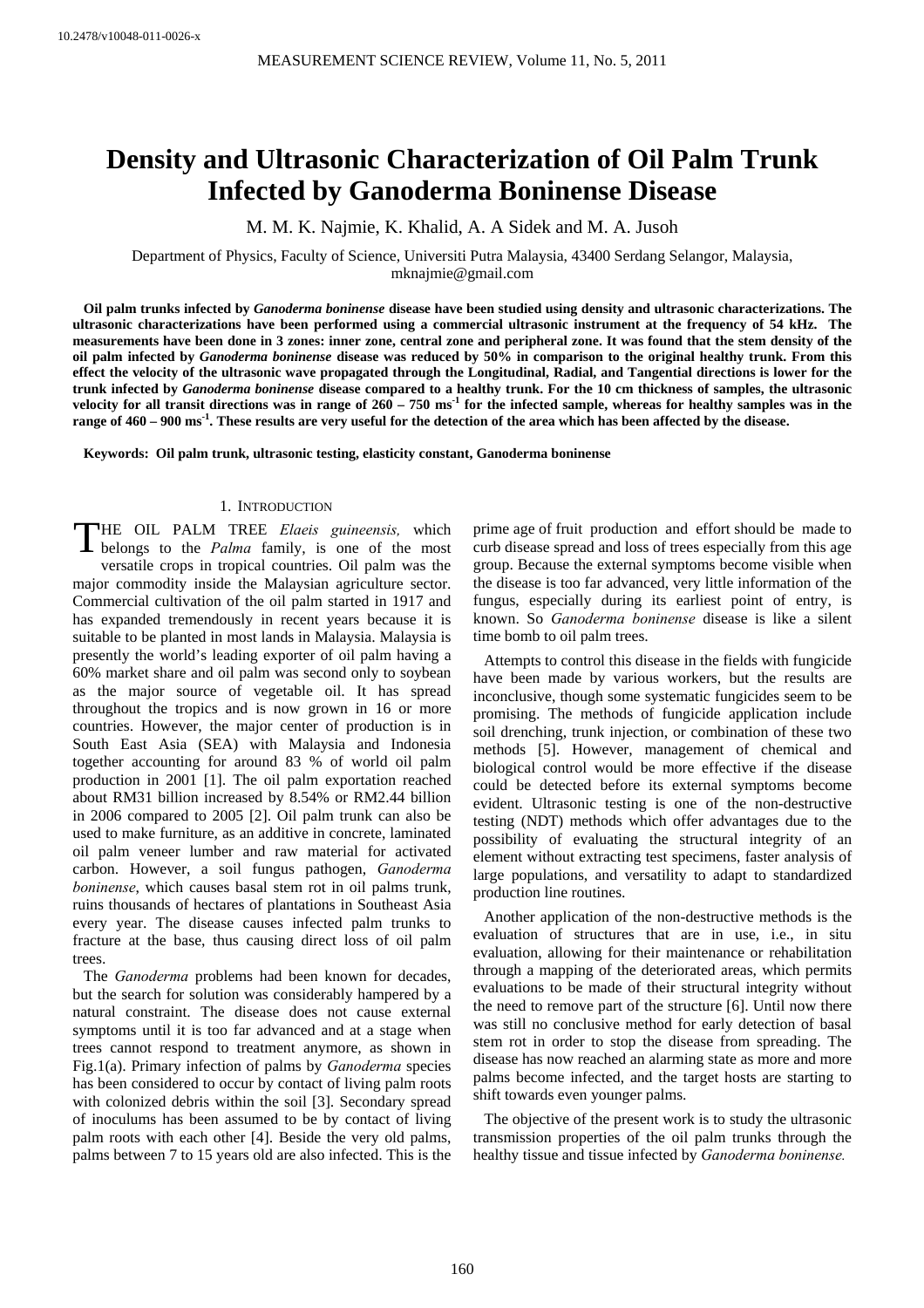



Fig.1. (a) Oil palm tree infected by *Ganoderma boninese* disease. (b) A mature *Ganoderma* fructification at oil palm trunk.

#### 2. SUBJECT & METHODS

An oil palm tree was infected by *Ganoderma boninense* disease obtained in Oil palm Farm, UPM. That oil palm tree reached the age of 30 years and showed *Ganoderma boninense* infection with the appearance of a mature *Ganoderma* fructification at stem. The lower fronds of the oil palm were dead and fractured as shown in Fig.1. Then, the oil palm trunk was cut from 20 cm above the ground to 100 cm height using a chainsaw. All samples were cut using Radial Arm Saw found at the Forest Research Institute Malaysia (FRIM). The trunk was cut to blocks of the size measuring  $5 \times 10 \times 10$  cm from stem center as shown in Fig. 2. The number of samples suitable to be used in this project was 27 and they were divided into 3 sections, namely: inner zone, central zone and peripheral zone. Then the samples were weighed using analytical balance to know the mass and density. The volumes of samples were also measured using digital veneer caliper. Density is the ratio of mass to volume of the sample with unit  $kgm^{-3}$ , and it is written in equation form as:

$$
\rho = m/v,
$$

where  $\rho$  = density of wood,  $m =$  mass of wood and  $V =$ volume of wood.

As much as 10 readings were adopted for every sample and average value was calculated. Ultrasonic tester V-Meter Mark II with 54 kHz transmitter and receiver transducers typically used for wood measurement, and concrete, were used to measure transit time in three directions: tangential direction, radial direction and longitudinal direction, using direct transmission method based on fiber directions of oil palm trunk as shown in Fig.3.Transit time pulse, *t* propagate across material collected between two transducers, with known material length, *l* will give ultrasonic velocity, *v*. Velocity of ultrasonic wave was obtained through following equation and the unit is meter per second,  $ms^{-1}$ :

$$
v=l/t.
$$



Fig.2. (a) Cross section of sample for measurement from above. (b) Cross section of sample for measurement after being split in two and divided to 9 parts.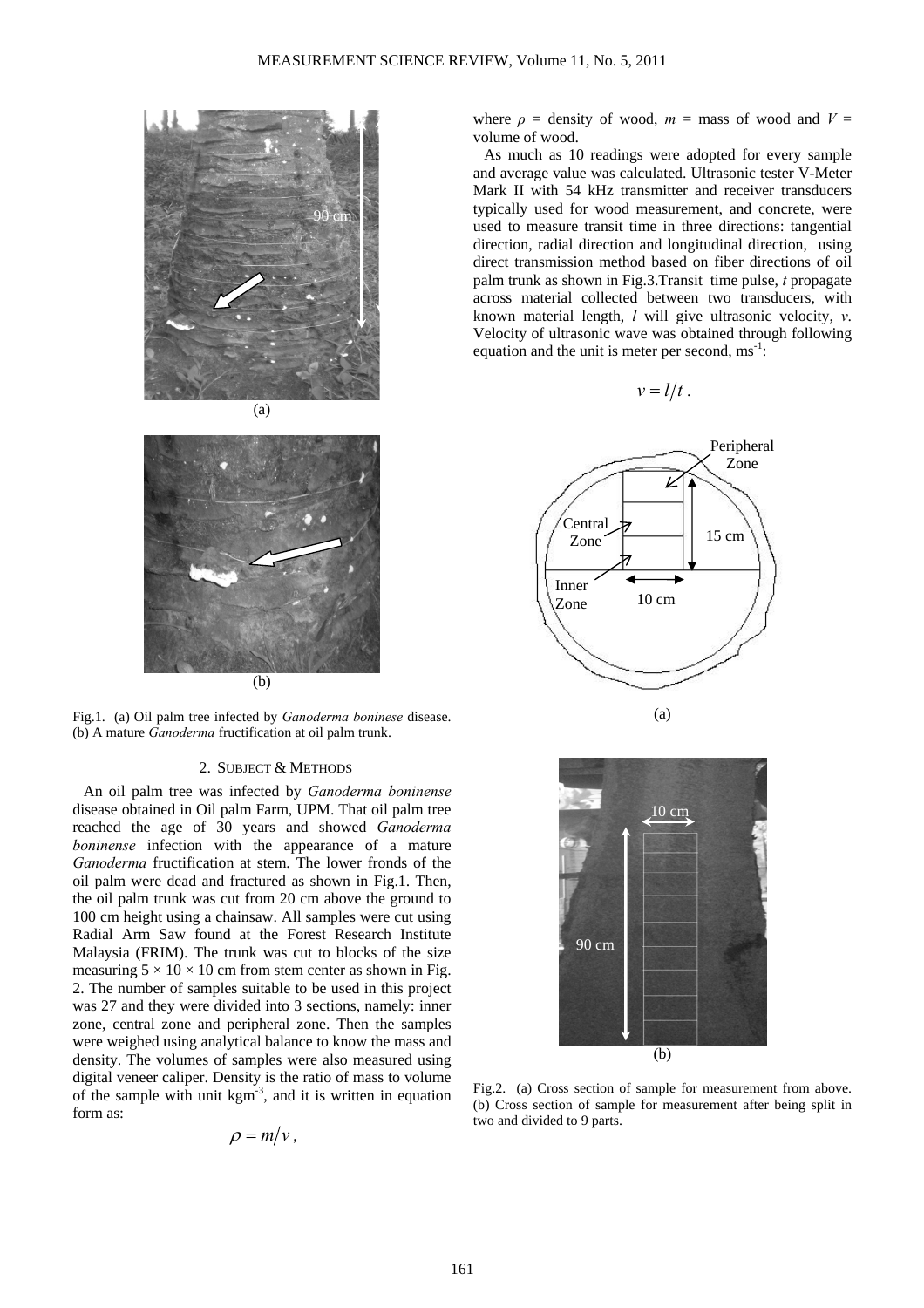

Fig.3. Ultrasonic measurement system used to measure oil palm trunk.

### 3. RESULTS AND DISCUSSION

The relationship between density and height of the oil palm trunk is shown in Fig.4. The graph shows that the density of infected area by *Ganoderma boninense* disease had lower density value compared to healthy area for every zone. There are discolorations between healthy areas and areas infected by *Ganoderma boninense* disease. Healthy areas were colored yellow white at *parenchyma* tissue while areas infected by *Ganoderma boninense* disease were

colored dark brown or blonde at *parenchyma* tissue. Generally, the dropping of the density in the infected area is about 50% from the original density. This means that the tree can easily fall down when it arrives at the critical stage. Oil palm wood is from monocotyledon type where distribution of vascular bundle is irregular and disarranged and it has no growth rings, while hardwood and softwood is dicotyledonous where distribution of vascular bundle is arranged and forms a circle spiral and also possesses growth rings. The density at the peripheral region was above the values of the inner region. Across the trunk the density is influenced largely by the number of vascular bundles per square unit which decreases towards the center. The area infected by *Ganoderma boninense* disease has lower density in comparison to the healthy area and this pattern applies for all directions. These characteristics show that the area infected by *Ganoderma boninense* disease can reduce the stem stiffness and weaken the building structure of the oil palm tree. It will also cause the oil palm tree to fall down, besides encouraging insect attacks such as ants, termites and tree worms.



Fig.4. Relationship between density and height of the oil palm trunk.



Fig.5. Relationship between ultrasonic velocity for tangential direction and height of the oil palm trunk (cut samples).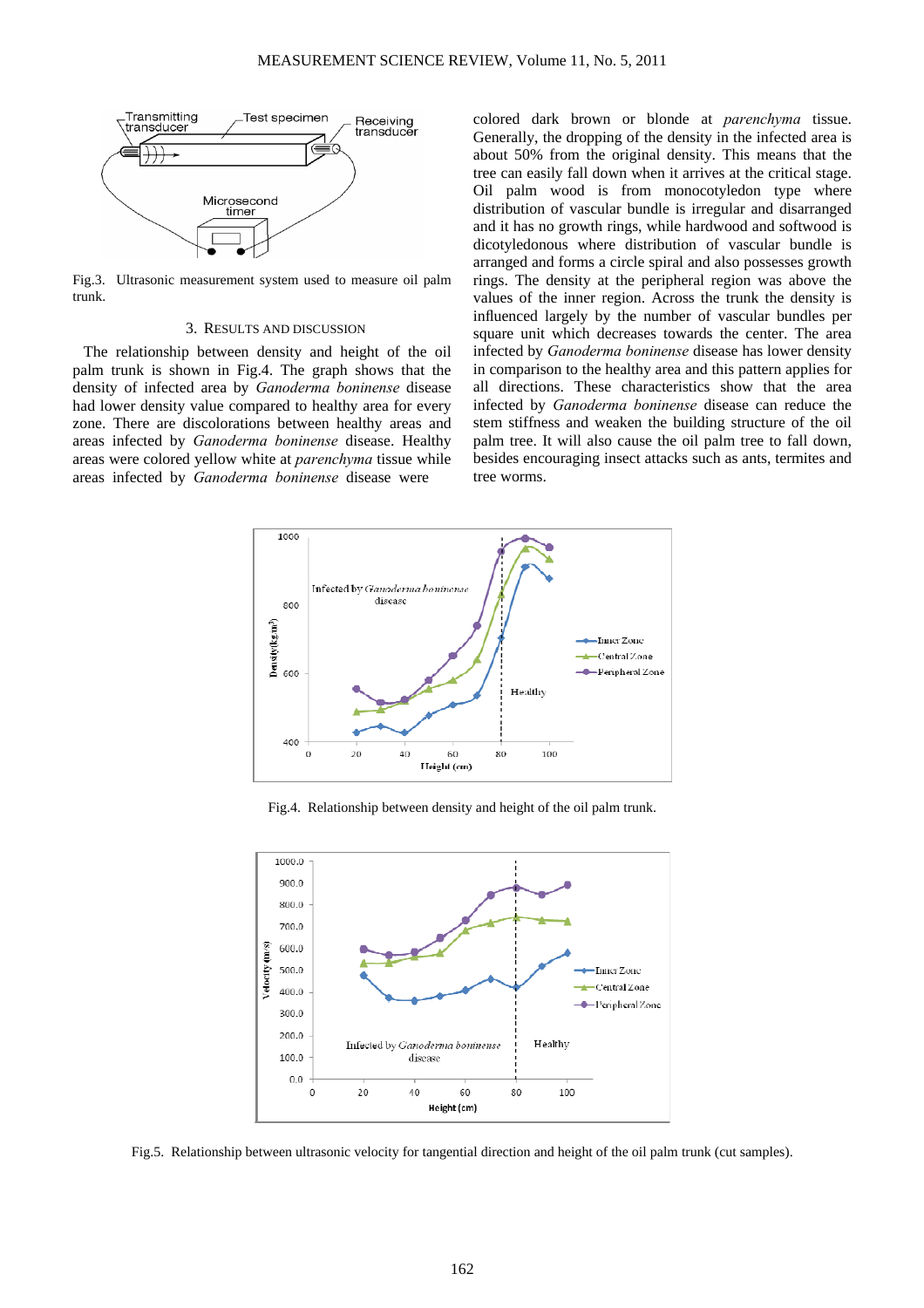Fig.5 indicates the graph of velocity for tangential direction at different height of oil palm trunk. The graph shows that those areas which are infected by *Ganoderma boninense* disease have lower velocity in comparison to healthy areas. Peripheral zone has higher velocity and is followed by central zone and inner zone for the same thickness of the samples. In the infected area the average velocity is  $423.4 \text{ ms}^{-1}$  at inner zone,  $571.1 \text{ ms}^{-1}$  at central zone and  $615.5 \text{ ms}^{-1}$  at peripheral zone, while in the healthy area the velocity is  $507.5 \text{ ms}^{-1}$  at inner zone followed by 732.6 ms<sup>-1</sup> at central zone and peripheral zone,  $873.3 \text{ ms}^{-1}$ . The graph of velocity in radial direction at different height

of oil palm trunk is shown in Fig.6. The results of radial direction follow the same pattern as tangential direction where at inner zone the average velocity of healthy areas is 489.2 ms<sup>-1</sup> and average velocity of infected areas is 307.9 ms<sup>-1</sup>, while at central zone, average velocity of healthy area is 716.9  $\text{ms}^{-1}$  and average velocity of infected area is 548.3 ms<sup>-1</sup>. Peripheral zone has higher average velocity at healthy areas,  $828.8 \text{ ms}^{-1}$  and velocity at infected areas is 657.0 ms 1. Peripheral zone has a narrow layer of parenchyma and congested vascular bundles that transform into a sclerotic zone, which provides the main mechanical support for the palm trunk.







Fig.7. Relationship between ultrasonic velocity for longitudinal direction and height of the oil palm trunk (cut samples).

The velocity for longitudinal direction is the highest average velocity compared to radial direction and tangential direction. This is because ultrasonic wave can propagate faster when mechanical energy is parallel to grain direction. In Fig. 7, the results of average velocity for infected area are almost the same for all zones ranging from  $275$  to  $625 \text{ ms}^{-1}$ . But in the healthy area, there is a significant difference in velocity between the zones. The velocity at inner zone is  $1138 \text{ ms}^{-1}$ , at central zone is  $1183.1 \text{ ms}^{-1}$  and peripheral zone is  $1565 \text{ ms}^{-1}$ .

#### 4. CONCLUSION

These results are very useful for the ultrasonic detection of the areas which have been infected by the *Ganoderma boninense* disease. The *Ganoderma boninense* disease can reduce up to 50% of density compared to the original oil palm density. Oil palm trunk fully infected by *Ganoderma boninense* disease showed mature *Ganoderma* fructification at stem. Ultrasonic velocity of infected area is lower than healthy area. Peripheral zone has lower ultrasonic velocity compared to central zone and inner zone at tangential direction and radial direction. In longitudinal direction, central zone shows higher transit time reading at infected areas. For future work we propose that the ultrasonic study should cover more oil palm trees that differ in age and maturity. Some parameters such as moisture content, density, fiber dimension, chemical content and mechanical qualities of oil palm trunk have different characteristics with respect to tree age. Follow-up study can also be done on different palm species such as coconut tree for comparative purposes. To overcome the problem of energy loss of ultrasonic wave, especially for big trees or young trees, a high power transducer should be considered.